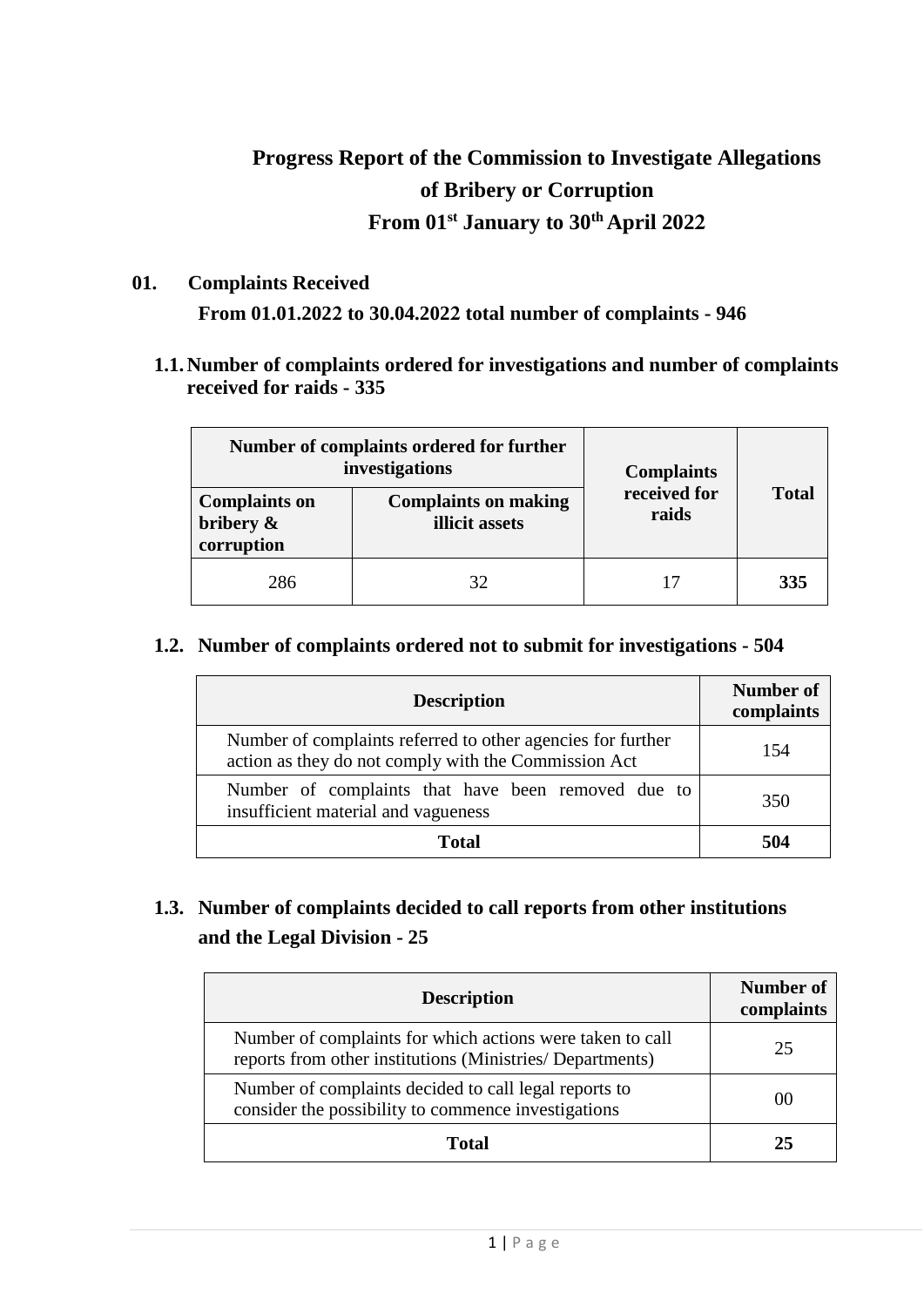### **02. Investigating activities**

### **From 01.01.2022 to 30.04.2022**

- 2.1. Number of complaints received for raids 19
- 2.2. Number of successful bribery raids conducted 09
- 2.3. Number of suspects arrested during raids 10

#### **Details of suspects arrested through raids**

| Consecutive<br>number | <b>Institution</b>                               | <b>Designation of the</b><br>arrested officer | Number of<br>arrested<br>persons | Total number<br>of arrested<br>persons | successful raids<br>Number of |
|-----------------------|--------------------------------------------------|-----------------------------------------------|----------------------------------|----------------------------------------|-------------------------------|
| 01.                   | Ministry of Education                            | Principal                                     | 01                               | 01                                     | 01                            |
| 02.                   | Department of Sri<br>Lanka Police                | Sub Inspector of<br>Police                    | 01                               | 01                                     | 01                            |
|                       |                                                  | Police Sergeant                               | 01                               | 01                                     | 01                            |
|                       |                                                  | Police Constable                              | 02                               | 02                                     | 02                            |
| 03.                   | Divisional Secretariat                           | Development<br>Coordinating Officer           | 01                               | 01                                     | 01                            |
|                       |                                                  | Grama Niladhari                               | 01                               |                                        |                               |
|                       |                                                  | Colony Officer                                | 01                               | 03                                     | 02                            |
|                       |                                                  | Civil Persons                                 | 01                               |                                        |                               |
| 04.                   | Ministry of Health<br>and Indigenous<br>Medicine | Public Health<br>Inspector                    | 01                               | 01                                     | 01                            |
|                       | Total                                            |                                               | 10                               | 10                                     | 09                            |

## **2.4. Number of investigation files which were completed by each investigation division**

## **From 01.01.2022 to 30.04.2022**

| <b>Consecutive</b><br>number | <b>Division</b>                      | No. of Files |
|------------------------------|--------------------------------------|--------------|
|                              | Corruption Investigation I           | 273          |
|                              | Corruption Investigation II          | 198          |
|                              | Corruption Investigation III         | 181          |
|                              | Corruption Investigation IV          | 173          |
|                              | <b>Assets Investigation Division</b> | 195          |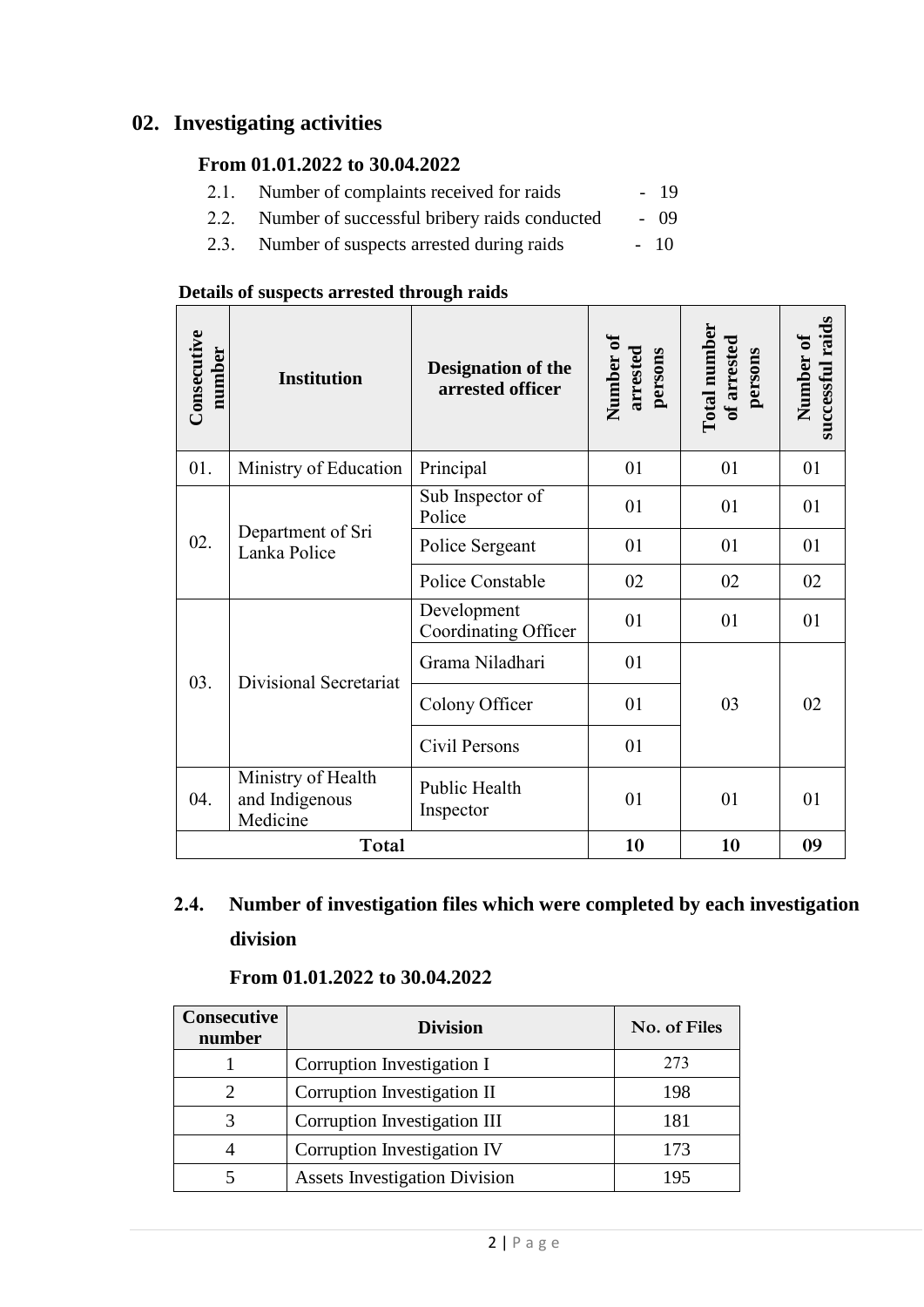| <b>Open Investigation Division</b> | 135   |
|------------------------------------|-------|
| Raid I                             | 30    |
| Raid II                            | 41    |
| Raid III                           | 21    |
| Raid IV                            | 30    |
| <b>Total</b>                       | 1,277 |

#### **2.5. Decision taken to conclude investigations**

#### **From 01.01.2022 to 30.04.2022**

| Decision                                                    | No. of Files |
|-------------------------------------------------------------|--------------|
| No. of files proposed for filing cases                      | 43           |
| No of files proposed to be closed                           | 834          |
| For comparison/legal advices/amalgamated/fully confidential | 397          |
| Ordered to record statements                                | 03           |
| Total                                                       |              |

## **03. Filing cases**

Number of cases filed in courts - 34

### **3.1. Magistrate Court**

Number of cases filed - 04

| <b>Bribery cases</b> | Corruption<br>cases | Cases on non-<br>declaration of<br>assets/liabilities | <b>Total</b> |
|----------------------|---------------------|-------------------------------------------------------|--------------|
|                      | K)                  |                                                       | 74           |

Number of persons accused - 05

#### **Accused (Magistrate Court)**

| • Former Chairperson of Pradeshiya Sabha | 01 |
|------------------------------------------|----|
|                                          |    |

- Police Constable 03
- Office Assistant 01
	-

**05**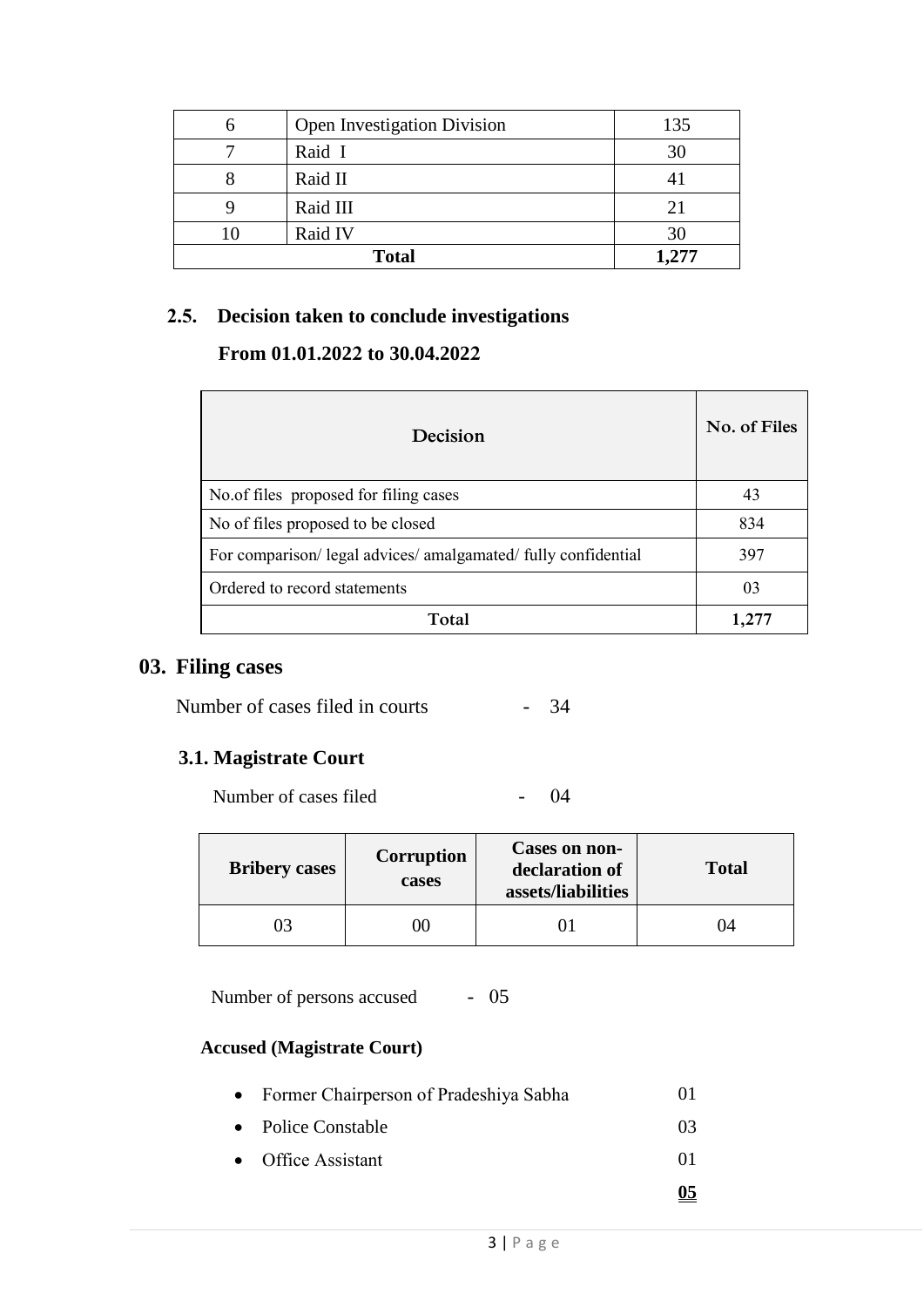## **3.2. High Court**

Number of cases filed - 30

| <b>Bribery</b><br>cases | <b>Corruption</b><br>cases | <b>Cases on</b><br>acquiring illicit<br>assets | <b>Total</b> |
|-------------------------|----------------------------|------------------------------------------------|--------------|
|                         | I4                         |                                                | 3U           |

Number of persons accused - 35

# **Accused (High Court)**

|           | Accusea (High Court)                      |    |
|-----------|-------------------------------------------|----|
|           | <b>Forest Field Assistant</b>             | 01 |
| $\bullet$ | <b>Wildlife Regulator</b>                 | 01 |
|           | Wildlife Range Assistant                  | 01 |
| $\bullet$ | <b>Management Assistant</b>               | 02 |
| ٠         | Colony Officer                            | 01 |
|           | Grama Niladhari                           | 03 |
|           | <b>Office Assistant</b>                   | 01 |
|           | Police Sergeant                           | 02 |
|           | Police Constable                          | 02 |
|           | Sub Inspector of Police                   | 01 |
| $\bullet$ | Inspector of Police                       | 01 |
|           | Wild Life Ranger                          | 01 |
|           | Chairperson - Development Lotteries Board | 01 |
|           | Former Member of Parliament (Supervisory) | 01 |
|           | Acting Colony Officer                     | 01 |
|           | Civil Person                              | 02 |
|           | Labourer                                  | 01 |
|           | Storekeeper                               | 02 |
|           | Chairperson - Pradeshiya Sabha            | 01 |
|           | <b>Technical Officer</b>                  | 01 |
|           | Assessor                                  | 01 |
|           | <b>Assistant General Manager</b>          | 01 |
|           |                                           |    |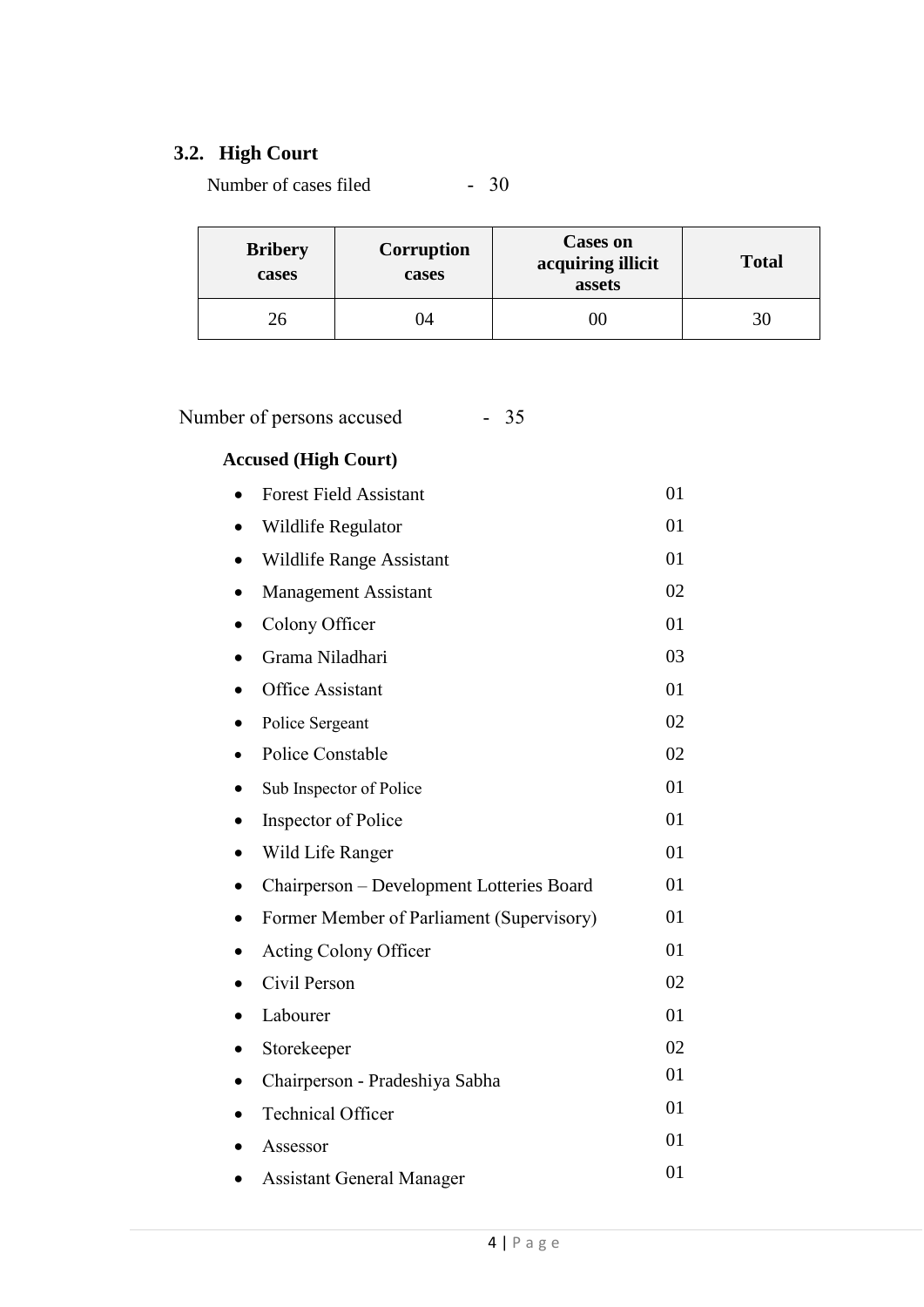| Director                                      |    |
|-----------------------------------------------|----|
| <b>Assistant Director</b>                     | 01 |
| Chairperson - Tourism Promotion Bureau        | 01 |
| Development Officer – Agricultural Insurance  | 01 |
| Agriculture Research and Production Assistant | 01 |
| <b>Assistant Title Investigation Officer</b>  | 01 |
|                                               |    |

# **04. Cases Completed**

Number of cases completed in the courts - 55

## **5.1 Magistrate Court – 29**

|                 | <b>Bribery cases</b> | <b>Corruption</b><br>cases | Cases on non-<br>declaration of<br>assets and<br><b>liabilities</b> | <b>Total</b> |
|-----------------|----------------------|----------------------------|---------------------------------------------------------------------|--------------|
| Convictions     | 00                   | 01                         | 01                                                                  | 02           |
| Acquittals      | 01                   | 00                         | 02                                                                  | 03           |
| Other/Withdrawn | 03                   | 18                         | 03                                                                  | 24           |
| <b>Total</b>    |                      |                            |                                                                     | 29           |

# **5.2 High Court - 26**

|                 | <b>Bribery</b> and<br>corruption<br>cases | <b>Cases on acquiring illicit</b><br>assets | <b>Total</b> |
|-----------------|-------------------------------------------|---------------------------------------------|--------------|
| Convictions     | 79                                        | 00                                          |              |
| Acquittals      | 04                                        | 00                                          | 04           |
| Other/Withdrawn |                                           | 00                                          |              |
| <b>Total</b>    |                                           |                                             |              |

| 06. | Total Number of trials (cases) in courts as at 30.04.2022 - |                          | 242 |
|-----|-------------------------------------------------------------|--------------------------|-----|
|     | Number of trials at the Magistrate Court                    | $\overline{\phantom{0}}$ | 35  |
|     | Number of trials at the High Court                          | -                        | 207 |
|     |                                                             |                          | 247 |